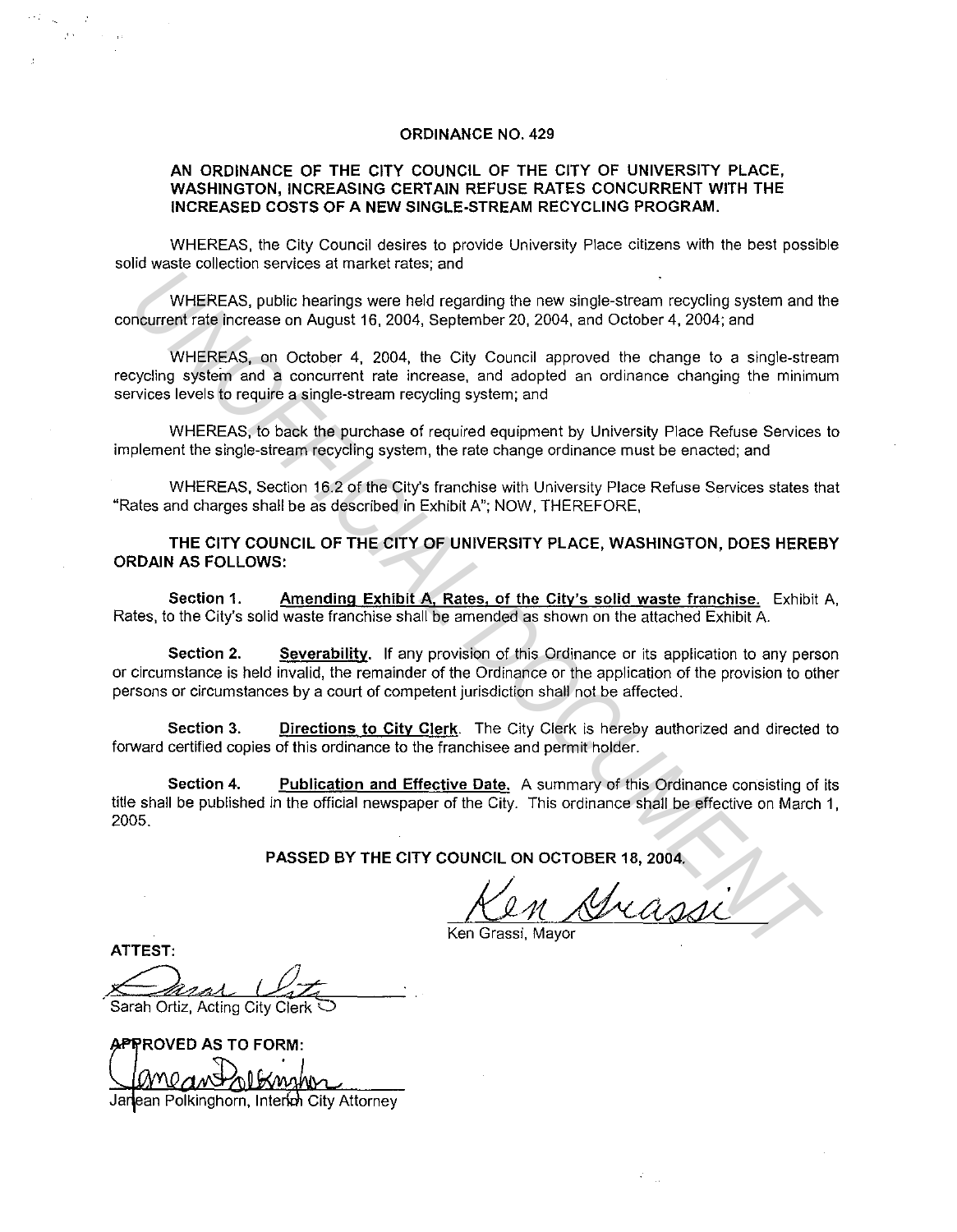|                                                                                                 |                               |                                                     | <b>EXHIBIT A - Rates</b> |                                           |                   |                                       | Effective 3/1/05       |         |                                                                                                                                                                                                                                                                                                                     |
|-------------------------------------------------------------------------------------------------|-------------------------------|-----------------------------------------------------|--------------------------|-------------------------------------------|-------------------|---------------------------------------|------------------------|---------|---------------------------------------------------------------------------------------------------------------------------------------------------------------------------------------------------------------------------------------------------------------------------------------------------------------------|
| <b>Miscellaneous Service</b>                                                                    |                               |                                                     |                          |                                           |                   |                                       |                        |         |                                                                                                                                                                                                                                                                                                                     |
| <b>Item</b>                                                                                     |                               |                                                     | Schedule                 | Rate Ceiling Garbage ave.<br>Lbs. Per Mo. |                   |                                       | Rate<br>Qualifier      |         | Rate                                                                                                                                                                                                                                                                                                                |
| Late Charge on delinquent balances                                                              |                               |                                                     |                          |                                           |                   |                                       |                        |         |                                                                                                                                                                                                                                                                                                                     |
| Rate                                                                                            |                               |                                                     | 1                        | N.A.                                      |                   |                                       | Per Month              |         | 1.40%                                                                                                                                                                                                                                                                                                               |
| Minimum                                                                                         |                               |                                                     | 1                        | N.A.                                      |                   |                                       | Per Month              | \$      | 1.40                                                                                                                                                                                                                                                                                                                |
|                                                                                                 |                               | Restart Fee (after stoppage due to delinquency)     | 1                        | N.A.                                      |                   |                                       | Each time              | \$      | 14.96                                                                                                                                                                                                                                                                                                               |
| Can over size/weight                                                                            |                               |                                                     | 1                        | N.A.                                      |                   |                                       | Each time              | \$      | 8.76                                                                                                                                                                                                                                                                                                                |
| <b>Overtime Charges</b>                                                                         |                               |                                                     |                          |                                           |                   |                                       |                        |         |                                                                                                                                                                                                                                                                                                                     |
|                                                                                                 |                               |                                                     |                          |                                           |                   |                                       |                        |         |                                                                                                                                                                                                                                                                                                                     |
| Per Hour                                                                                        |                               |                                                     | 1                        | N.A.                                      |                   |                                       | Per Hour               |         | 5, 34.72                                                                                                                                                                                                                                                                                                            |
| Minimum                                                                                         |                               |                                                     | 1                        | N.A.                                      |                   |                                       | Minimum                |         | \$34.72                                                                                                                                                                                                                                                                                                             |
| <b>Return Trip Charges</b>                                                                      |                               |                                                     |                          |                                           |                   |                                       |                        |         |                                                                                                                                                                                                                                                                                                                     |
|                                                                                                 | Residential 32 Gal or Less    |                                                     | 1                        | N.A.                                      |                   |                                       | Each Time \$ 11.36     |         |                                                                                                                                                                                                                                                                                                                     |
|                                                                                                 |                               | Recycling, Yard Waste, or Garbage Toter (all sizes) | 1                        | N.A.                                      |                   |                                       | Each Time              | \$15.91 |                                                                                                                                                                                                                                                                                                                     |
| Drop Box                                                                                        |                               |                                                     | 2                        | N.A.                                      |                   |                                       | Each Time \$ 33.79     |         |                                                                                                                                                                                                                                                                                                                     |
| Container                                                                                       |                               |                                                     | 2                        | N.A.                                      |                   |                                       | Each Time \$ 34.09     |         |                                                                                                                                                                                                                                                                                                                     |
| Gate charge                                                                                     |                               |                                                     |                          |                                           |                   |                                       |                        |         |                                                                                                                                                                                                                                                                                                                     |
|                                                                                                 |                               |                                                     |                          |                                           |                   |                                       |                        |         |                                                                                                                                                                                                                                                                                                                     |
| Per Occurrence                                                                                  |                               |                                                     | 2                        | N.A.                                      |                   |                                       | Each Time              | -5      | 0.75<br>3.25                                                                                                                                                                                                                                                                                                        |
|                                                                                                 | Monthly Minimum               |                                                     | $\overline{2}$           | N.A.                                      |                   |                                       | Minimum                | s       |                                                                                                                                                                                                                                                                                                                     |
| <b>Unlocking Charge</b>                                                                         |                               |                                                     |                          |                                           |                   |                                       |                        |         |                                                                                                                                                                                                                                                                                                                     |
| Per Occurrence                                                                                  |                               |                                                     | 2                        | N.A.                                      |                   |                                       | Each Time              | s       | 1.20                                                                                                                                                                                                                                                                                                                |
|                                                                                                 | Monthly Minimum               |                                                     | $\overline{2}$           | N.A.                                      |                   |                                       | Minimum                | s       | 5.20                                                                                                                                                                                                                                                                                                                |
| <b>Disposal Fees</b>                                                                            |                               |                                                     |                          |                                           |                   |                                       |                        |         |                                                                                                                                                                                                                                                                                                                     |
|                                                                                                 |                               |                                                     |                          |                                           |                   |                                       |                        |         |                                                                                                                                                                                                                                                                                                                     |
|                                                                                                 | Land Recovery - MSW (per ton) |                                                     |                          | N.A.                                      |                   |                                       | Per Ton                |         | \$95,44                                                                                                                                                                                                                                                                                                             |
|                                                                                                 | Demolition (per ton)          |                                                     |                          | N.A.                                      |                   |                                       | Per Ton                | s.      | 95.44                                                                                                                                                                                                                                                                                                               |
| Car Tires (each)                                                                                |                               |                                                     |                          | N.A.                                      |                   |                                       | Each                   |         | 8.39                                                                                                                                                                                                                                                                                                                |
|                                                                                                 | Truck Tires (each)            |                                                     | 4                        | N.A.                                      |                   |                                       | Each                   | s.      | 13.98                                                                                                                                                                                                                                                                                                               |
|                                                                                                 | Appliances (each)             |                                                     | 4                        | N.A.                                      |                   |                                       | Each                   |         | \$41.93                                                                                                                                                                                                                                                                                                             |
| Ash (per yard)                                                                                  | Asbestos (per yard)           |                                                     |                          | N.A.<br>N.A.                              |                   |                                       | Per Yard<br>Per Yard   |         | \$38.44<br>\$209.68                                                                                                                                                                                                                                                                                                 |
| Rate per Hour                                                                                   |                               |                                                     |                          |                                           |                   |                                       |                        |         |                                                                                                                                                                                                                                                                                                                     |
|                                                                                                 | Single Rear-Drive Axle Truck  |                                                     |                          |                                           |                   |                                       |                        |         |                                                                                                                                                                                                                                                                                                                     |
|                                                                                                 |                               |                                                     |                          |                                           |                   |                                       |                        |         |                                                                                                                                                                                                                                                                                                                     |
|                                                                                                 |                               |                                                     |                          |                                           |                   |                                       |                        |         |                                                                                                                                                                                                                                                                                                                     |
|                                                                                                 |                               | Non-Packer Truck and Driver                         | 2                        | N.A.                                      |                   |                                       | Per Hour               |         |                                                                                                                                                                                                                                                                                                                     |
|                                                                                                 |                               | Packer Truck and Driver                             | 2                        | N.A.                                      |                   |                                       | Per Hour               | \$.     |                                                                                                                                                                                                                                                                                                                     |
|                                                                                                 |                               | Drop Box Truck and Driver<br>Each Extra Person      | 2<br>2                   | N.A.<br>N.A.                              |                   |                                       | Per Hour               |         |                                                                                                                                                                                                                                                                                                                     |
|                                                                                                 | Tandem Rear-Drive Axle Truck  |                                                     |                          |                                           |                   |                                       | Per Hour               |         |                                                                                                                                                                                                                                                                                                                     |
|                                                                                                 |                               | Packer Truck and Driver                             | $\overline{c}$           | NA.                                       |                   |                                       | Per Hour               |         |                                                                                                                                                                                                                                                                                                                     |
|                                                                                                 |                               | Orop Box Truck and Driver                           | $\overline{2}$           | N.A.                                      |                   |                                       | Per Hour               |         |                                                                                                                                                                                                                                                                                                                     |
|                                                                                                 |                               | Each Extra Person                                   | $\overline{2}$           | N.A.                                      |                   |                                       | Per Hour               |         |                                                                                                                                                                                                                                                                                                                     |
|                                                                                                 |                               |                                                     | 1                        | N.A.                                      |                   |                                       | Minimum                | s.      |                                                                                                                                                                                                                                                                                                                     |
|                                                                                                 |                               |                                                     |                          |                                           |                   |                                       |                        |         |                                                                                                                                                                                                                                                                                                                     |
|                                                                                                 |                               |                                                     |                          |                                           |                   |                                       |                        |         |                                                                                                                                                                                                                                                                                                                     |
|                                                                                                 |                               |                                                     |                          | Rate Celling Garbage ave.                 |                   |                                       | Rate                   |         |                                                                                                                                                                                                                                                                                                                     |
| Quantity                                                                                        | Size                          |                                                     | <b>Schedule</b>          | Lbs. Per Mo.                              | Frequency         | <b>Description</b>                    | Qualifier              |         |                                                                                                                                                                                                                                                                                                                     |
| 1st 1                                                                                           |                               | 32 gal. can                                         | 1                        | 132                                       | Weekly            | Garbage only                          | Per Month              |         |                                                                                                                                                                                                                                                                                                                     |
| 1st1                                                                                            |                               | 32 gal. can                                         | 1                        | 132                                       | Weekly            | Garbage and recycling                 | Per Month              |         |                                                                                                                                                                                                                                                                                                                     |
| Each Add'h                                                                                      |                               | 32 gal. can                                         | 1<br>1                   | 67                                        | Weekly            | Garbage only                          | Per Month              | \$.     |                                                                                                                                                                                                                                                                                                                     |
| Each Add'l                                                                                      |                               | 32 gal. can                                         | 1                        | 67                                        | Weekly            | Garbage and recycling                 | Per Month              |         |                                                                                                                                                                                                                                                                                                                     |
| 1<br>$\mathbf{1}$                                                                               |                               | 32 gal. can                                         | 1                        | 30                                        | Monthly           | Garbage only                          | Per Month              | \$.     |                                                                                                                                                                                                                                                                                                                     |
| 1.                                                                                              |                               | 32 gal. can<br>10 Gal. Micro-can                    | 1                        | 30<br>54                                  | Monthly<br>Weekly | Garbage and recycling<br>Garbage only | Per Month<br>Per Month |         |                                                                                                                                                                                                                                                                                                                     |
| 1                                                                                               |                               | 10 Gal. Micro-can                                   | 1                        | 54                                        | Weekly            | Garbage and recycling                 | Per Month              | \$.     |                                                                                                                                                                                                                                                                                                                     |
| 1                                                                                               |                               | 20 Gal. Mini-can                                    | 1                        | 88                                        | Weekly            | Garbage only                          | Per Month              |         |                                                                                                                                                                                                                                                                                                                     |
| $\mathbf{1}$                                                                                    |                               | 20 Gal. Mini-can                                    | 1                        | 88                                        | Weekly            | Garbage and recycling                 | Per Month              | \$.     |                                                                                                                                                                                                                                                                                                                     |
| 1st1                                                                                            |                               | 60 gal. Toter                                       | 1                        | 132 <sub>1</sub>                          | Every-other Wk    | Garbage only                          | Per Month              | s.      |                                                                                                                                                                                                                                                                                                                     |
| 1st1                                                                                            |                               | 60 gal. Toter                                       |                          | 132                                       | Every-other Wk    | Garbage and recycling                 | Per Month              | s.      |                                                                                                                                                                                                                                                                                                                     |
| 1st1                                                                                            |                               | 60 gal. Toter                                       | 1                        | 199                                       | Weekly            | Garbage only                          | Per Month              | s.      |                                                                                                                                                                                                                                                                                                                     |
| 1st 1                                                                                           |                               | 60 gal. Toter                                       | 1                        | 199                                       | Weekly            | Garbage and recycling                 | Per Month              | \$.     |                                                                                                                                                                                                                                                                                                                     |
| 1 st 1                                                                                          |                               | 90 gal. Toter                                       | 1                        | 266                                       | Weekly            | Garbage only                          | Per Month              | \$      |                                                                                                                                                                                                                                                                                                                     |
| 1st 1                                                                                           |                               | 90 gal. Toter                                       | 1                        | 266                                       | Weekly            | Garbage and recycling                 | Per Month              | \$      |                                                                                                                                                                                                                                                                                                                     |
| Each Add'l                                                                                      |                               | 60 gal. Toter                                       | 1                        | 134                                       | Every other Wk    | Garbage only                          | Per Month              | \$      |                                                                                                                                                                                                                                                                                                                     |
| Each Add'l                                                                                      |                               | 60 gal. Toter                                       |                          | 134                                       | Every-other Wk    | Garbage and recycling                 | Per Month              | \$      |                                                                                                                                                                                                                                                                                                                     |
| Refunds<br><b>Residential Service</b><br><b>Residential Garbage and Recycling</b><br>Each Add'l |                               | 60 gal. Toter                                       |                          | 199                                       | Weekly            | Garbage only                          | Per Month              | \$      |                                                                                                                                                                                                                                                                                                                     |
| Each Add'l<br>Each Add'l                                                                        |                               | 60 gal. Toter<br>90 gal. Toter                      |                          | 199<br>201                                | Weekly<br>Weekly  | Garbage and recycling<br>Garbage only | Per Month<br>Per Month | s.<br>s |                                                                                                                                                                                                                                                                                                                     |
| Each Add'l                                                                                      |                               | 90 gal. Toter                                       | 1                        | 201                                       | Weekly            | Garbage and recycling                 | Per Month              | \$      |                                                                                                                                                                                                                                                                                                                     |
|                                                                                                 | Each Can, Bag or Bundle       |                                                     |                          | 30                                        | Occasional        | Extra garbage                         | Per Pickup             | \$      | \$41.51<br>66.41<br>\$42.26<br>\$33.20<br>\$83,03<br>\$84.54<br>\$33.20<br>6.99<br>Rate<br>\$18.82<br>\$17.43<br>8.47<br>$5 - 7.08$<br>11.66<br>\$10.27<br>\$15.29<br>13.91<br>$5$ 17.37<br>15.99<br>18.82<br>17.43<br>27.28<br>24.51<br>35.75<br>31.59<br>8.51<br>7.12<br>16,97<br>14.20<br>25.40<br>21.24<br>4.37 |

 $\mathcal{L}_{\mathcal{A}}$ 

 $\frac{d\mathbf{r}}{dt}$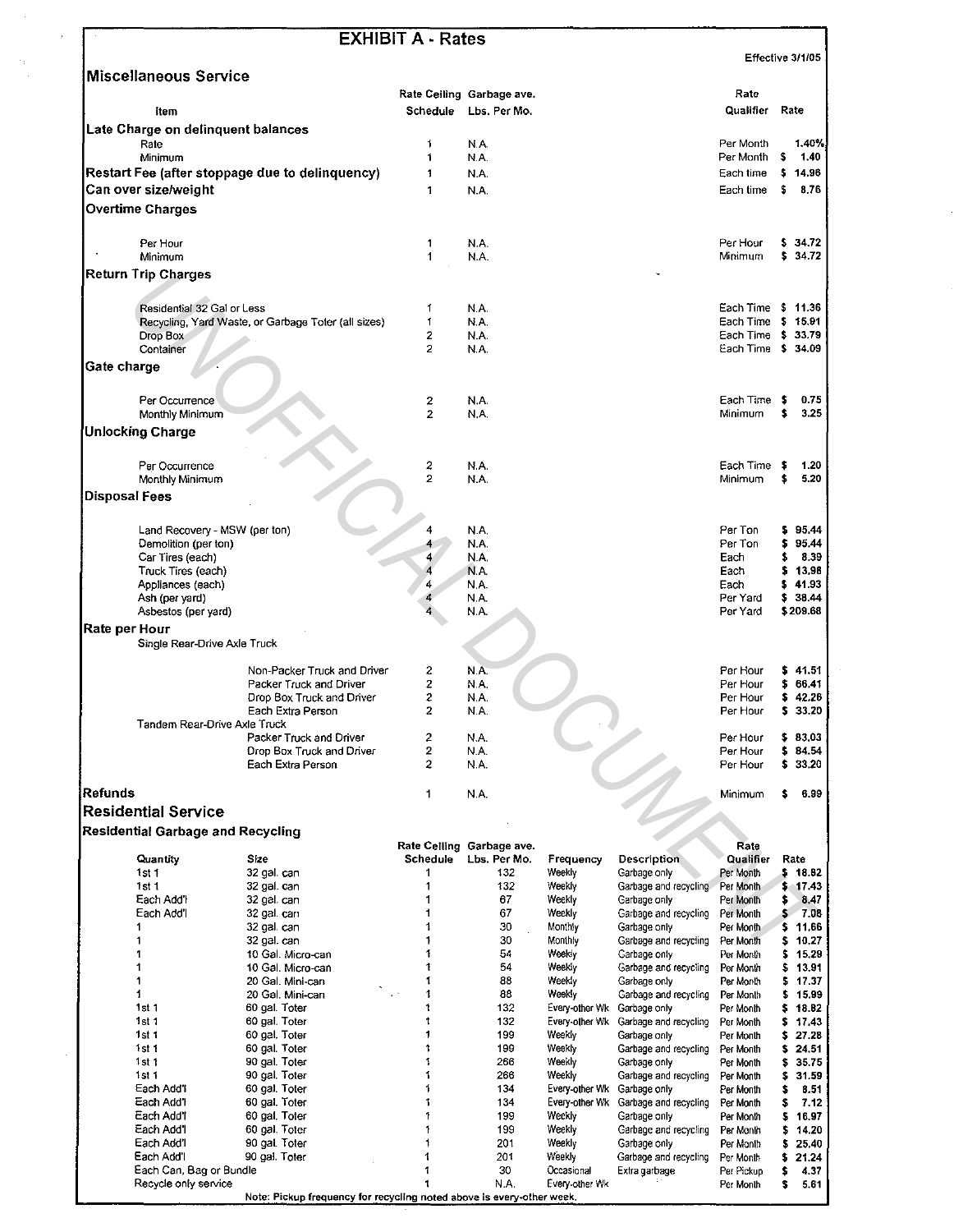|                                    | Residential Service - continued                                             |                         |                     |                                    |                         |                  |        |
|------------------------------------|-----------------------------------------------------------------------------|-------------------------|---------------------|------------------------------------|-------------------------|------------------|--------|
|                                    |                                                                             |                         |                     |                                    |                         | Effective 3/1/05 |        |
| <b>Additional Carryout Charges</b> |                                                                             | Rate Ceiling            | Garbage ave.        |                                    | Rate                    |                  |        |
| Frequency                          | Description                                                                 | Schedule                | Lbs. Per Mo.        |                                    | Qualifier               | Rate             |        |
| Weekly                             | Over 5 feet but not over 25 feet                                            | 1                       | N.A.                |                                    | Per Month               | \$               | 2.72   |
|                                    | For each additional 25 feet or fraction thereof, add:                       | 1                       | N.A.                |                                    | Per Month               | \$               | 2,06   |
|                                    | Drive-ins on driveways over 125 ft                                          |                         | N.A.                |                                    | Per Month               | s                | 9.62   |
|                                    | For each step up or down                                                    | 1                       | N.A.                |                                    | Per Month               | s                | 0.71   |
|                                    | For each overhead obstruction <8 feet from ground                           |                         | N.A.                |                                    | Per Month               | \$               | 1.74   |
|                                    | Sunken cans, or raised cans 4 feet and above                                |                         | N.A.                |                                    | Per Month               | s                | 2.06   |
| Yardwaste Collection               |                                                                             | <b>Rate Ceiling</b>     | Garbage ave.        |                                    | Rate                    |                  |        |
| Quantity                           | Size                                                                        | <b>Schedule</b>         | Lbs. Per Mo.        | Frequency<br>Description           | Qualifier               | Rate             |        |
| 1                                  | 60 gal. Toter                                                               | $\mathbf 1$             | N.A.                | Yardwaste only<br>Every-other Wk   | Per Month               | \$               | 5.08   |
|                                    | 60 gal. Toter                                                               |                         | N.A.                | Special Pickup<br>Yardwaste only   | Per Pickup              |                  | 11.36  |
|                                    | 90 gal. Toter                                                               |                         | N.A.                | Every-other Wk<br>Yardwaste only   | Per Month               | s                | 6.62   |
| 1                                  | 90 gal. Toter                                                               |                         | N.A.                | Yardwaste only<br>Special Pickup   | Per Pickup              | \$               | 11.36  |
| Each Can, Bag or Bundle            |                                                                             |                         | N.A.                | Occasional<br>Extra Yardwaste      | Per Pickup              | s                | 2.03   |
|                                    | Redelivery Charge (for service cancelled & restarted within 12 months)      |                         | N.A.                |                                    | Each Time               | s                | 18.17  |
| Multi-Family Recycling             |                                                                             | <b>Rate Ceiling</b>     | Garbage ave.        |                                    | Rate                    |                  |        |
|                                    |                                                                             |                         |                     |                                    |                         |                  |        |
| Description                        |                                                                             | Schedule                | Lbs. Per Mo.        |                                    | Qualifier               | Rate             |        |
| <b>Recycling Customers</b>         |                                                                             | 3                       | N.A.                |                                    | Per Month               | \$               | 4.78   |
| Non-recycling Customers            |                                                                             | з                       | N.A.                |                                    | Per Month               | s                | 5.65   |
| <b>Loose and Bulky Material</b>    |                                                                             | <b>Rate Ceiling</b>     | Garbage ave.        |                                    | Rate                    |                  |        |
| Description                        |                                                                             | Schedule                | Lbs. Per Mo.        |                                    | Qualifier               | Rate             |        |
| Regular Route                      |                                                                             |                         |                     |                                    |                         |                  |        |
| <b>Bulky Materials</b>             |                                                                             | 2                       | 134                 | (1 yard minimum charge) Per Yard   |                         | s                | 12.25  |
|                                    | Carry Charge (per each 5 feet over 8 feet distance)                         | $\overline{\mathbf{c}}$ | N.A.                |                                    | Per Yard                |                  | 2.83   |
| Loose Material                     |                                                                             | $\overline{2}$          | 134                 | (2 yards minimum charge) Per Yard  |                         | s                | 13.39  |
|                                    | Carry Charge (per each 5 feet over 8 feet distance)                         | $\overline{2}$          | N.A.                |                                    | Per Yard                | s                | 6.81   |
|                                    | Special Pickups - Add Time Charges To Rates Shown Above                     |                         |                     |                                    |                         |                  |        |
| <b>Commercial Service</b>          |                                                                             |                         |                     |                                    |                         |                  |        |
| Commercial Garbage Toters          |                                                                             |                         |                     |                                    |                         |                  |        |
|                                    |                                                                             | <b>Rate Ceiling</b>     | Garbage ave.        |                                    | Rate                    |                  |        |
| Quantity                           | Size                                                                        | Schedule                | Lbs. Per Mo.        | Description<br>Frequency           | Qualifier               | Rate             |        |
| 1st 1                              | 60 gal. Toter                                                               |                         |                     | 132 Every-other Wk<br>Garbage only | Per Month               | \$               | 17.43  |
| Each Add <sup>4</sup>              | 60 gal. Toter                                                               | 1                       | 132                 | Every-other Wk<br>Garbage only     | Per Month               | s                | 7.12   |
| 1                                  | 60 gal. Toter                                                               |                         | 60                  | Special pickup<br>Garbage only     | Per Pickup              |                  | 15,53  |
| 1st 1                              | 60 gal. Toter                                                               |                         | 199                 | Weekly<br>Garbage only             | Per Month               | s                | 24.51  |
| Each Add'l                         | 60 gal. Toter                                                               |                         | 199                 | Weekly<br>Garbage only             | Per Month               | s                | 14.20  |
| 1st1                               | 90 gal. Toter                                                               |                         | 256                 | Weekly<br>Garbage only             | Per Month               | \$               | 31.59  |
| Each Add'l                         | 90 gal. Toter                                                               |                         | 266                 | Weekly<br>Garbage only             | Per Month               | \$               | 21.28  |
| $\mathbf{1}$                       | 90 gal. Toter                                                               | 1                       |                     | 90 Special pickup<br>Garbage only  | Per Pickup              | \$               | 21.16  |
|                                    |                                                                             |                         |                     |                                    |                         |                  |        |
|                                    | Additional Can And Toter Carryout Charges                                   | Rate Ceiling            | Garbage ave.        |                                    | Rate                    |                  |        |
| <b>Description</b>                 |                                                                             | Schedule                | Lbs. Per Mo.        |                                    | Qualifier               | Rate             |        |
| Over 5 feet but not over 25 feet   |                                                                             |                         | N.A.                |                                    | Per Pickup              | \$               | 0.61   |
|                                    | For additional 25 feet or fraction thereof, add:                            | 1                       | N.A.                |                                    | Per Pickup              | \$               | 0.46   |
| Drive-ins on driveways over 125 ft |                                                                             |                         | N.A.                |                                    | Per Pickup              | \$               | 2.19   |
| For each step up or down           |                                                                             |                         | N.A.                |                                    | Per Pickup              | \$               | 0.17   |
|                                    | For each overhead obstruction less than 8 feet from ground                  |                         | N.A.                |                                    | Per Pickup              | \$               | 0.46   |
|                                    | For units underground or over 4 feet above ground, but not involving steps. |                         | N.A.                | Z,                                 | Per Pickup              | \$               | 0.46   |
|                                    | <b>Container Service - Permanent Accounts (non-compacted)</b>               |                         |                     |                                    |                         |                  |        |
| <b>Container Size</b>              |                                                                             | <b>Rate Ceiling</b>     | Garbage ave.        |                                    | Rate                    |                  |        |
| 1 Yd                               | <b>Description</b><br>Special pickups                                       | Schedule<br>2           | Lbs. Per Mo.<br>134 |                                    | Qualifier<br>Per Pickup | Rate<br>\$       | 25.20  |
|                                    | 1 X Per Wk. Pickup (Rate times # of pickups/wk)                             | 2                       | 581                 |                                    | Per Month               | \$               | 79.28  |
| 1.5 Yd                             | Special pickups                                                             | 2                       | 192                 |                                    | Per Pickup              | \$               | 33.01  |
|                                    | 1 X Per Wk. Pickup (Rate times # of pickups/wk)                             |                         | 832                 |                                    |                         |                  |        |
| 2 Yd                               |                                                                             | 2<br>2                  |                     |                                    | Per Month               | s.               | 103.82 |
|                                    | Special pickups                                                             |                         | 249                 |                                    | Per Pickup              | \$               | 40.80  |
|                                    | 1 X Per Wk. Pickup (Rate times # of pickups/wk)                             | 2                       | 1079                |                                    | Per Month               | \$               | 128.37 |
| 3 Yd                               | Special pickups                                                             | 2                       | 363                 |                                    | Per Pickup              | \$               | 56,39  |
|                                    | 1 X Per Wk. Pickup (Rate times # of pickups/wk)                             | 2                       | 1573                |                                    | Per Month               | \$               | 177.45 |
| 4 Yd                               | Special pickups                                                             | 2                       | 470                 |                                    | Per Pickup              | \$               | 71.98  |
|                                    | 1 X Per Wk. Pickup (Rate times # of pickups/wk)                             | 2                       | 2037                |                                    | Per Month               | s                | 226.52 |
| 6 Yd                               | Special pickups                                                             | 2                       | 558                 |                                    | Per Pickup              | \$               | 103.08 |
|                                    | 1 X Per Wk. Pickup (Rate times # of pickups/wk)                             | 2                       | 2418                |                                    | Per Month               | s                | 324.28 |

 $\mathcal{F}_{\text{out}}$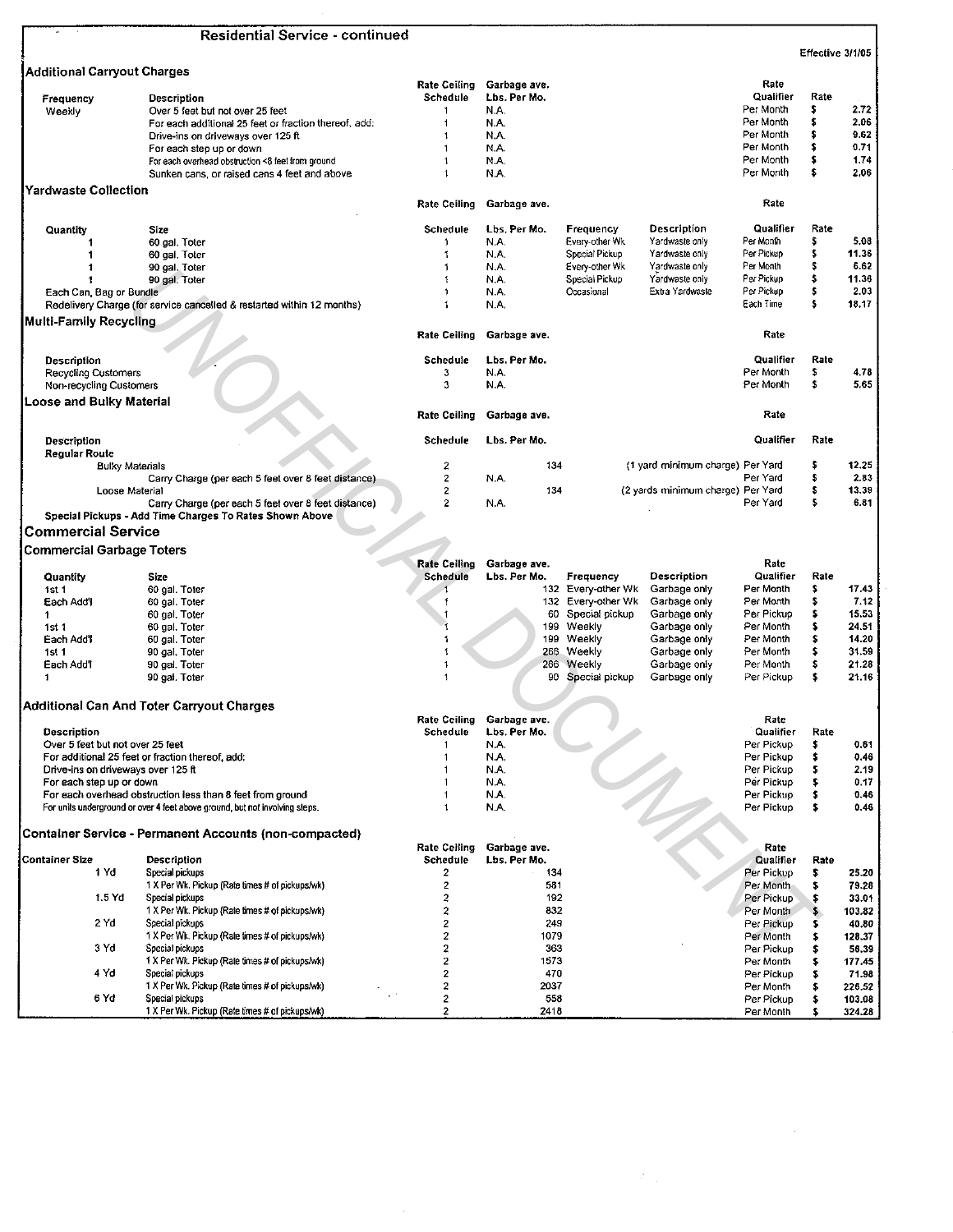|                                          |                              | <b>Commercial Service - continued</b>                                              |                         |              |              |                   |                              |              |        |                  |
|------------------------------------------|------------------------------|------------------------------------------------------------------------------------|-------------------------|--------------|--------------|-------------------|------------------------------|--------------|--------|------------------|
|                                          |                              | Container Service - Temporary Accounts (non-compacted)                             |                         |              |              |                   |                              |              |        | Effective 3/1/05 |
|                                          |                              |                                                                                    | <b>Rate Ceiling</b>     | Garbage ave. |              |                   |                              | Rate         |        |                  |
| <b>Container Size</b>                    |                              | Description                                                                        | Schedule                | Lbs. Per Mo. |              |                   |                              | Qualifier    | Rate   |                  |
|                                          | All Sizes                    | Initial Delivery                                                                   | 2                       | N.A.         |              |                   |                              | Per Delivery | \$     | 37.58            |
|                                          | 1 Yd                         | Pickup Rate                                                                        | 2                       |              | 134          |                   |                              | Per Pickup   | \$     | 18,30            |
|                                          |                              | Daily Rate                                                                         | 2                       | N.A.         |              |                   |                              | Per Day      | \$     | 3.48             |
|                                          |                              | Monthly Rate                                                                       | 2                       | N.A.         |              |                   |                              | Per Month    | \$     | 69.73            |
|                                          | 1.5 Yd                       | Pickup Rate                                                                        | 2                       |              | 192          |                   |                              | Per Pickup   | \$     | 23.96            |
|                                          |                              | Daily Rate                                                                         | 2                       | N.A.         |              |                   |                              | Per Day      | \$     | 3.48             |
|                                          |                              | Monthly Rate                                                                       | 2                       | N.A.         |              |                   |                              | Per Month    | s      | 80.45            |
|                                          | 2 Yd                         | Pickup Rate                                                                        | $\overline{2}$          |              | 249          |                   |                              | Per Pickup   | \$     | 29.62            |
|                                          |                              | Daily Rate                                                                         | $\boldsymbol{2}$        | N.A.         |              |                   |                              | Per Day      | \$     | 3.48             |
|                                          |                              | Monthly Rate                                                                       | 2                       | N.A.         |              |                   |                              | Per Month    | \$     | 91.18            |
|                                          | 3 Yd                         | Pickup Rate                                                                        | 2                       |              | 363          |                   |                              | Per Pickup   | \$     | 40.95            |
|                                          |                              | Daily Rate                                                                         | 2                       | N.A.         |              |                   |                              | Per Day      | \$     | 4.56             |
|                                          |                              | Monthly Rate                                                                       | 2                       | N.A.         |              |                   |                              | Per Month    | \$     | 101.91           |
|                                          | 4 Yd >                       | Pickup Rate                                                                        | 2                       |              | 470          |                   |                              | Per Pickup   | \$     | 52.28            |
|                                          |                              | Daily Rate                                                                         | 2                       | N.A.         |              |                   |                              | Per Day      | \$     | 5.63             |
|                                          |                              | Monthly Rate                                                                       | $\overline{c}$          | N.A.         |              |                   |                              | Per Month    | \$     | 112.64           |
|                                          | 6 yd                         | Pickup Rate                                                                        | $\overline{\mathbf{2}}$ |              | 558          |                   |                              | Per Pickup   | \$     | 74.84            |
|                                          |                              | Daily Rate                                                                         | $\mathbf 2$             | N.A.         |              |                   |                              | Per Day      | \$     | 6.70             |
|                                          |                              | <b>Monthly Rate</b>                                                                | $\overline{2}$          | N.A.         |              |                   |                              | Per Month    | \$     | 123.36           |
|                                          |                              | <b>Container Service - Customer Owned (compacted)</b>                              |                         |              |              |                   |                              |              |        |                  |
|                                          |                              |                                                                                    | Rate Ceiling            | Garbage ave. |              |                   |                              | Rate         |        |                  |
|                                          |                              |                                                                                    |                         |              |              |                   |                              | Qualifier    |        | Rate             |
| <b>Container Size</b>                    |                              | <b>Description</b><br>Special pickups                                              | Schedule<br>2           | Lbs. Per Mo. | 970          |                   |                              | Per Pickup   | s      | 68.44            |
|                                          | 3 Yd                         |                                                                                    |                         |              |              |                   |                              |              |        |                  |
|                                          |                              | 1 X Per Wk. Pickup (multiply Rate by # of pickups/week)                            | 2                       |              | 4203         |                   |                              | Per Month    | s<br>s | 296.36           |
|                                          | 4 Yd                         | Special pickups                                                                    | 2<br>$\overline{2}$     |              | 1294<br>5607 |                   |                              | Per Pickup   | s      | 81.86<br>354.44  |
|                                          |                              | 1 X Per Wk. Pickup (multiply Rate by # of pickups/week)                            |                         |              |              |                   |                              | Per Month    |        |                  |
|                                          | 5 Yd                         | Special pickups                                                                    | $\overline{2}$          |              | 1617         |                   |                              | Per Pickup   | \$     | 101.92           |
|                                          |                              | 1 X Per Wk. Pickup (multiply Rate by # of pickups/week)                            | $\overline{2}$          |              | 7006         |                   |                              | Per Month    | \$     | 441.31           |
|                                          | 6 Yd                         | Special pickups                                                                    | $\overline{2}$          |              | 1773         |                   |                              | Per Pickup   | \$     | 120.72           |
|                                          |                              | 1 X Per Wk. Pickup (multiply Rate by # of pickups/week)                            | $\overline{c}$          |              | 7682         |                   |                              | Per Month    | s      | 522.72           |
| <b>Container Service - Miscellaneous</b> |                              |                                                                                    |                         |              |              |                   |                              |              |        |                  |
|                                          |                              |                                                                                    | <b>Rate Ceiling</b>     | Garbage ave. |              |                   |                              | Rate         |        |                  |
|                                          |                              |                                                                                    |                         |              |              |                   |                              |              |        |                  |
| Description                              |                              |                                                                                    | Schedule                | Lbs. Per Mo. |              |                   |                              | Qualifier    |        | Rate             |
|                                          |                              | Roll-out Charge (moving container more than 5, but less than 20 feet)              | 2                       | N.A.         |              |                   |                              | Per Pickup   | \$     | 4.55             |
|                                          |                              | Roll-out Charge (moving container each additional 20 feet)                         | 2                       | N.A.         |              |                   |                              | Per Pickup   | s      | 4.55             |
|                                          | <b>Excess Weight Charge</b>  |                                                                                    | 2                       | N.A.         |              |                   |                              | Per Pickup   | \$     | 30.08            |
|                                          |                              | Washing and Sanitizing Containers and Drop Boxes                                   |                         |              |              |                   |                              |              |        |                  |
| Washing                                  |                              |                                                                                    | 2                       | N.A.         |              |                   |                              | Per Yard     | \$     | 3,88             |
|                                          |                              |                                                                                    | 2                       | N.A.         |              |                   |                              | Minimum      | \$     | 25.86            |
| Steam Cleaning                           |                              |                                                                                    | 2                       | N.A.         |              |                   |                              | Per Yard     | \$     | 5.41             |
|                                          |                              |                                                                                    | 2                       | N.A.         |              |                   |                              | Minimum      | \$     | 40.36            |
|                                          | Pickup and redelivery charge |                                                                                    | 2                       | N.A.         |              |                   |                              | Round Trip   | \$     | 39.49            |
|                                          |                              |                                                                                    |                         |              |              |                   |                              |              |        |                  |
| <b>Commercial Garbage Cans</b>           |                              |                                                                                    |                         |              |              |                   |                              |              |        |                  |
|                                          |                              |                                                                                    | Rate Ceiling            | Garbage ave. |              |                   |                              | Rate         |        |                  |
|                                          |                              |                                                                                    | Schedule                | Lbs. Per Mo. |              | Frequency         | Description                  |              |        | Rate             |
| Quantity<br>1st 1                        |                              | Size                                                                               |                         |              | 132          | Weekly            |                              |              | \$     | 17.43            |
| Each Add'l                               |                              | 32 gal. can                                                                        | 1<br>$\mathbf{1}$       |              |              | 67 Weekly         | Garbage only<br>Garbage only |              | s      | 7.08             |
| ist i                                    |                              | 32 gal. can<br>32 gal. can                                                         | 1                       |              |              | 30 Special pickup | Garbage only                 |              | Ş      | 15.51            |
| Each Add'l                               |                              |                                                                                    | 1                       |              |              | 30 Special pickup | Garbage only                 |              | \$     | 4.70             |
|                                          | Each Can, Bag or Bundle      | 32 gal. can                                                                        | $\ddot{\phantom{1}}$    |              |              | 30 Occasional     | Extra garbage                |              | \$     | 4.70             |
|                                          |                              |                                                                                    |                         |              |              |                   |                              |              |        |                  |
|                                          |                              | Drop Box Service - Permanent Accounts (non-compacted), To Disposal Site and Return |                         |              |              |                   |                              |              |        |                  |
|                                          |                              |                                                                                    |                         |              |              |                   |                              |              |        |                  |
| Dron Box Size                            |                              | <b>Description</b>                                                                 | Schedule                | Lbs. Per Mo. |              |                   |                              | Qualifier    |        | Rate             |
|                                          | 12 Yd                        | First Pickup                                                                       | 2                       | N.A.         |              |                   |                              | Per Month    | \$     | 91.60            |
|                                          |                              | Additional Pickups (each)                                                          | 2                       | N.A.         |              |                   |                              | Per Pickup   | \$     | 61.17            |
|                                          | 13 Yd                        | <b>First Pickup</b>                                                                | $\overline{\mathbf{c}}$ | N.A.         |              |                   |                              | Per Month    | s      | 95.66            |
|                                          |                              | Additional Pickups (each)                                                          | 2                       | N.A.         |              |                   |                              | Per Pickup   | \$     | 61.17            |
|                                          | 17 Yd                        | <b>First Pickup</b>                                                                | 2                       | N.A.         |              |                   |                              | Per Month    | \$     | 102.26           |
|                                          |                              | Additional Pickups (each)                                                          | $\overline{2}$          | N.A.         |              |                   |                              | Per Pickup   | \$     | 63.72            |
|                                          | 20 Yd                        | <b>First Pickup</b>                                                                | 2                       | N.A.         |              |                   |                              | Per Month    | \$     | 108.87           |
|                                          |                              | Additional Pickups (each)                                                          | 2                       | N.A.         |              |                   |                              | Per Pickup   | \$     | 66.27            |
|                                          | 25 Yd                        | <b>First Pickup</b>                                                                | $\overline{\mathbf{z}}$ | N.A.         |              |                   |                              | Per Month    | \$     | 124.11           |
|                                          |                              | Additional Pickups (each)                                                          | 2                       | N.A.         |              |                   |                              | Per Pickup   | \$     | 71.37            |
|                                          | 30 Yd                        | First Pickup                                                                       | 2                       | N.A.         |              |                   |                              | Per Month    | 5      | 139.35           |
|                                          |                              | Additional Pickups (each)                                                          | 2                       | N.A.         |              |                   |                              | Per Pickup   | s      | 76.47            |
|                                          | 40 Yd                        | First Pickup                                                                       | 2                       | N.A.         |              |                   |                              | Per Month    | s      | 166.76           |
|                                          |                              | Additional Pickups (each)                                                          | 2                       | N.A.         |              |                   |                              | Per Pickup   | s      | 81.56            |
|                                          | All Sizes                    | Excess Mileage Beyond 10 miles (pickup point to disposal site)                     | 2                       | N.A.         |              |                   |                              | Per Mile     | s      | 2.07             |
|                                          |                              |                                                                                    |                         |              |              |                   |                              |              |        |                  |
|                                          |                              | Lid Charge                                                                         | 2                       | N.A.         |              |                   |                              | Per Month    | \$     | 15.21            |

 $\mathcal{L}^{\text{max}}_{\text{max}}$  and  $\mathcal{L}^{\text{max}}_{\text{max}}$ 

 $\label{eq:2} \begin{split} \mathcal{L}_{\text{eff}}(\mathbf{r}) = \frac{1}{2} \sum_{i=1}^{N} \mathcal{L}_{\text{eff}}(\mathbf{r}) \mathcal{L}_{\text{eff}}(\mathbf{r}) \,, \end{split}$ 

 $\ddot{\phantom{0}}$